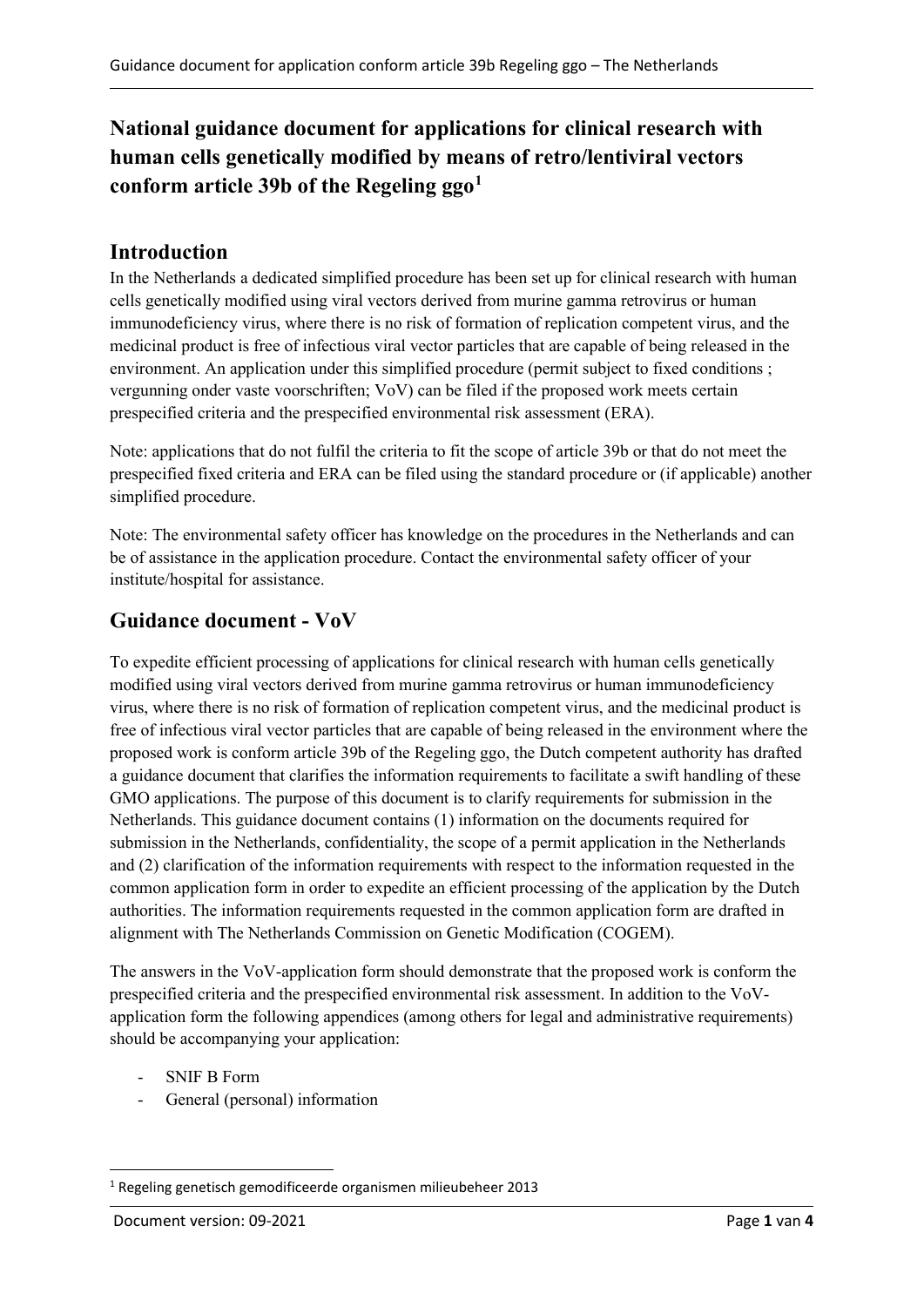To guarantee compliance with the General Data Protection Regulation (EC) 2016/679 (GDPR) data related to individuals, such as contact persons or environmental safety officers, need to be submitted in a form for general (personal) information which will be kept confidential.

# **Confidentiality**

The common application form requests the information needed for the Ministry of Infrastructure and Water Management (IenW) to grant the necessary permit. All information provided in this form and the accompanying documentation constitutes part of the decision to be made and for this reason is in principle publicly accessible; the information will also be accessible to the public during and after the procedure.

The applicant may ask for parts of the information provided to be kept confidential. In that case, the applicant must substantiate why the information is of a confidential nature as well as a convincing explanation that the lifting of confidentiality will adversely affect the applicant's competitive position. A publicly available summary of confidential information must be given, containing the information needed for a clear general understanding of the application and in order to assess whether the good practice document is applicable and to draft the permit. Confidential information must be included in a separate annex marked as 'confidential'.

Applicants are urged to limit the amount of confidential information. The information requirements are drafted as such that in most cases confidential information is not needed.

### **Scope of permit applications in the Netherlands**

An application does not need to be limited to a specific clinical protocol that the applicant wishes to perform. If there are no consequences for the risk analysis, the application can be drawn up with a wider scope, for instance as for a larger number of patients. If desired, the whole clinical development program can be covered by a single permit, where it is important that the activities of the full clinical development program that will be performed fall under the scope of the application and accompanying environmental risk assessment. Before submitting an application with a wider scope, you are advised to contact the GMO office for an informal discussion on the matter.

# **Specific guidance on the application form**

#### **SECTION 1 – ADMINISTRATIVE INFORMATION**

**Section 1.1 (Identification of the applicant).** Contains information about the legal entity (i.e. the hospital or site where the proposed work will be performed). Only fill in "Organisation Name" and "Address Details". All other fields should be left empty as this information is already part of the nonpublic annex "General (personal) information".

**Section 1.2 (Identification of the sponsor, to the extent that is different from the applicant).** Should be left empty as this information is not required for the national procedure in the Netherlands.

**Section 1.3.a (Information about the clinical trial - General information about the clinical trial).**  Do not fill in the name of the principal investigator.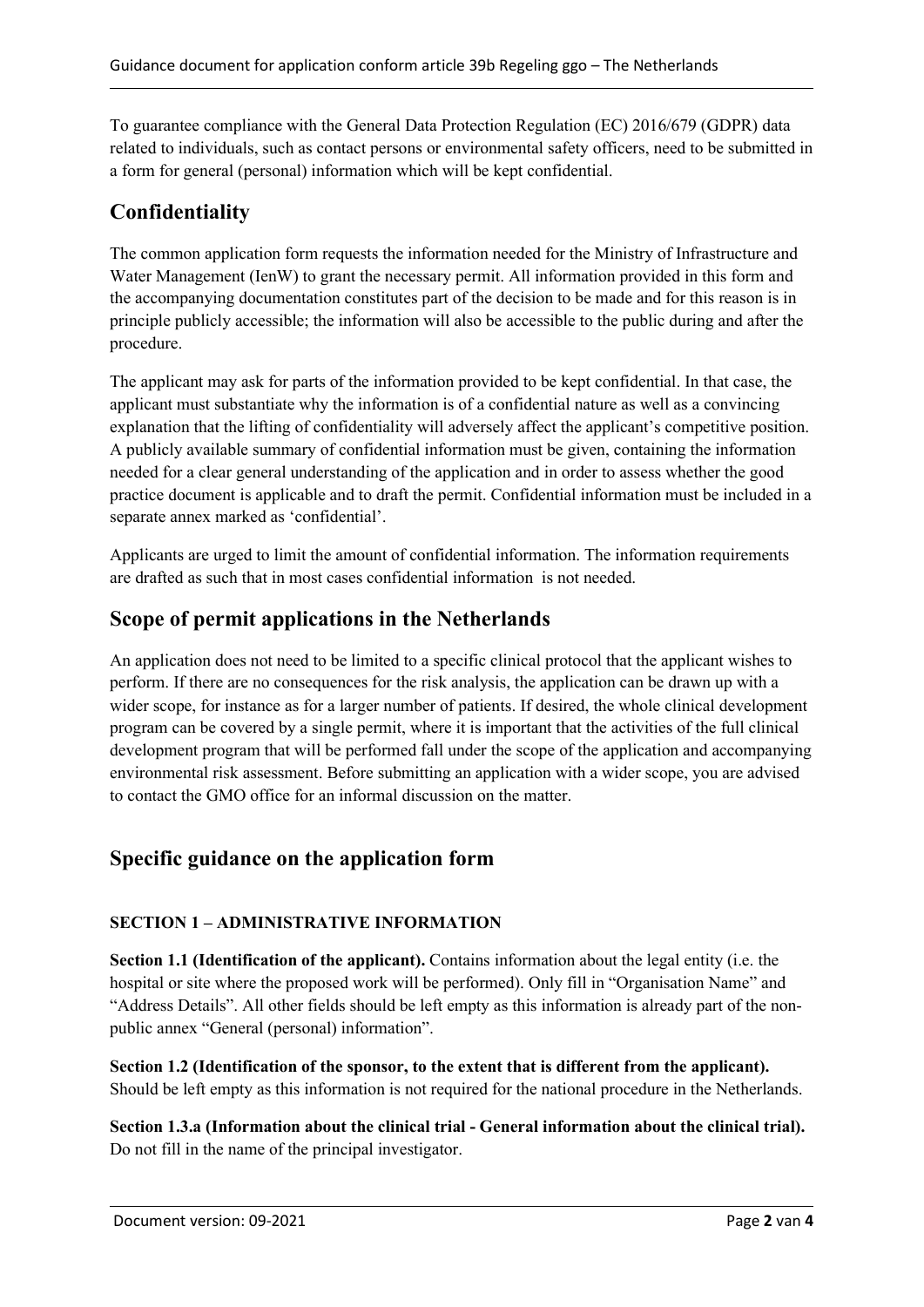**Section 1.3b (Information about the clinical trial – Intended location(s) of the study).** Only fill in "Organisation Name" and "Address Details" of the location(s) where the work will be performed under responsibility of the applicant. The other fields should not be filled in. Applicants should send separate submissions in case there are multiple sites concerned in the Netherlands (including clinical premises, laboratories in which activities with GMO's are carried out, locations of storage of the investigational medicinal product and location of storage and/or processing of samples from clinical trial subjects that contain GMOs).

**Section 1.3c (Information about the clinical trial – Logistics for transportation).** This section is already filled in conform the prespecified criteria that are a prerequisite for the simplified VoV procedure.

#### **SECTION 2 –INFORMATION RELATING TO THE INVESTIGATIONAL MEDICINAL PRODUCT**

**Section 2.1b (Characterisation of the finished investigational medicinal product – Absence of replication competent virus particles in the finished product).** In accordance with the COGEM advice CGM/190729-01, information regarding the performed RCL test need not to be supplied for third generation SIN lentiviral systems. In this case only data (plasmid maps or a description of the components present on the transfer plasmid, packaging plasmids and pseudotyping plasmids) must be supplied (see 2.2.b) demonstrating the use of a third generation SIN lentiviral system (see Article 2 of the GMO Regulation for definitions).

Information regarding the performed RCL test must be supplied for all other lentiviral systems. In this case, a brief description of the test(s) used, including the detection limit, and the acceptance criteria, must be provided. Furthermore, is should be confirmed that the test is validated.

Information regarding the performed RCR test must be supplied for retroviral systems. In this case, a brief description of the test(s) used, including the detection limit, and the acceptance criteria, must be provided. Furthermore, is should be confirmed that the test is validated.

**Section 2.1c (Characterisation of the finished investigational medicinal product – Absence of residual infectious viral vector particles in the transduced cells).** Preferably, experimental data should be provided that demonstrates that the transduced cell product does not contain any residual viral particles. In this case, a brief description of the test(s) used, including the detection limit, and the acceptance criteria, must be provided. Furthermore, is should be confirmed that the test is validated.

If no experimental data are available, a theoretical assumption can be provided substantiating that the transduced cell product does not contain any residual viral particles. For this purpose the formula as described in the good practice document can be applied. In case theoretical assumptions are used, a minimal reduction ratio of 100 is sufficient for applications using retroviral vectors and a minimal reduction ratio of 1 is sufficient for applications using lentiviral vectors (conform COGEM advice CGM/190729-01 and CGM/161130-01). Note that the applicant should justify the parameters used in the theoretical argumentation.

#### **Section 2.2a (Molecular characterisation of the applied vectors – Map of the construct**). A

description of the vector genome (LTRs and intermediate components) must be provided. The function and origin of the intermediate components must be described briefly. Example: *the vector genome consist of a chimeric 5'LTR (human cytomegalovirus promoter and HIV-1 5'LTR U5 and R regions),*